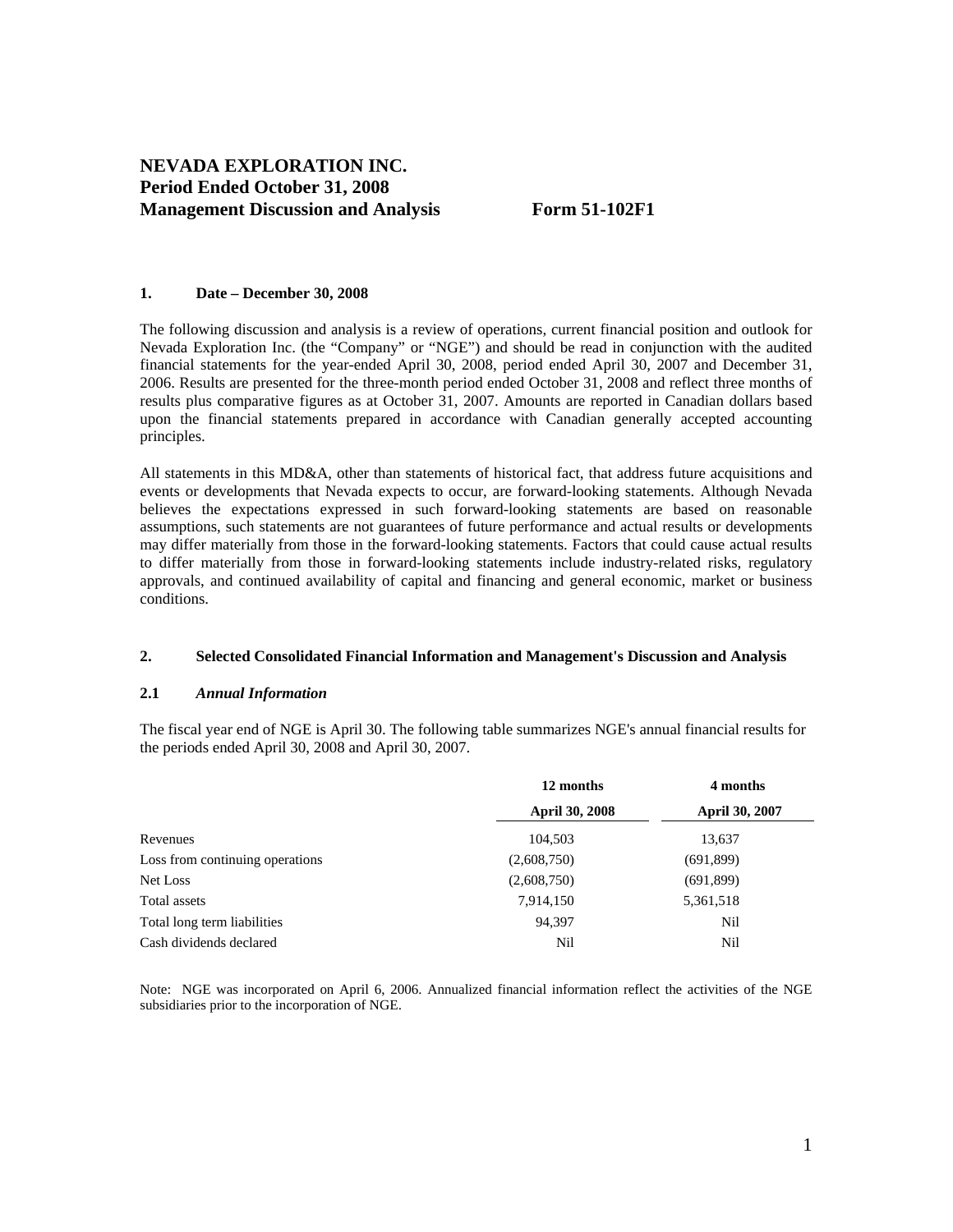## **2.2** *Management's Discussion and Analysis*

This management's discussion and analysis ("**MD&A**") provides analysis of NGE's financial results for the three-month period ended October 31, 2008 and the three–month period ended October 31, 2007. The following information should be read in conjunction with the audited consolidated financial statements of NGE for the fiscal period ended April 30, 2008 (and the notes thereto).

## *Overview*

The primary business of NGE is gold exploration focused in the gravel-covered areas of Nevada. When groundwater flows near a concealed gold deposit it retains a unique kind of chemical 'memory' or 'fingerprint' of such an encounter and creates a unique kind of water chemical 'scent'. NGE uses an innovative proprietary groundwater technology to identify and follow the scent back up-stream to its goldbearing bedrock source. NGE then applies conventional exploration techniques to further define and then drill the potential new bedrock source of gold to make a discovery. The use of groundwater chemistry allows the early identification of high quality exploration properties that can be joint ventured for a considerable increase in value over the cost of discovery.

Since May 31, 2006 to October 31, 2008 NGE has raised approximately \$10,900,000. NGE began trading on the TSX-V on March 5, 2007. Of the total money raised approximately 80% of the money raised has gone directly to exploration expenses including; Reno Office, Management and Staff Salaries, Equipment, Environmental Bonding, Groundwater Sampling, Land Acquisition and Maintenance, Soil Sampling, Geophysical Surveying, and RC Drilling while the balance was spent to cover the costs of going public and to cover Toronto head office overhead expenses including: Office, Board of Directors Fees, Audit, Legal and Accounting, Keyman Insurance, Directors and Officers Insurance, TSX Filing Fees, Investor Relations, Travel & Meals, Bank Charges, Interest, Exchange Rate Fees.

Throughout August, September and October, 2008, NGE continued to advance its innovative groundwater sampling program, to acquire highly prospective property positions, and to test the exploration concept using conventional soil sampling, gravity, air magnetics and RC drilling. During this reporting period NGE has used as many as three RC drilling rigs to complete initial RC drilling at Fletcher Junction and Bull Creek and to begin drilling at Hot Pot and Awakening. Seven properties remain to be drilled. Since October 31, 2008, complete drill results have been received for all 13 initial drill holes at Fletcher Junction. Data is currently being reduced for Hot Pot, Bull Creek and Awakening; initial drilling results will be released as they become available.

To continue prospect identification, land acquisition, target delineation and further concept drilling, NGE requires additional financing. NGE is actively looking at ways to advance its exploration program while balancing both shareholder risk and dilution in an environment of financial uncertainty. NGE is committed to the continued development of its leading-edge groundwater chemistry exploration program. To preserve capital, NGE has stopped all drilling, minimized field and office staff, and reduced management salaries. NGE has paid all major land holding payments until September 1, 2009; all accounts payable are current. NGE has begun discussions with interested joint venture and royalty partners, and is also considering a small equity financing.

*Land Acquisition* – The cost of land acquisition and yearly holding fees (due September 1st each year) requires careful risk management to insure that only land with the highest exploration potential continues to be held. When results from groundwater sampling, soil sampling, gravity, air magnetic surveys and RC drilling indicate that certain lands are no longer worth holding, claims are dropped. Conversely, when results indicate that certain other lands are worth acquiring, claims are added. These subtractions and additions resulted in a net decrease of 10% (300 claims) from 2007. Claims were dropped from the Fletcher Junction, Bull Creek, KC and JU projects. At the same time, land holdings were increased by 60% at Awakening and WM. NGE now controls approximately 217 sq-km (84 sq-mi) of mineral rights in Nevada on 11 separate properties, largely through wholly-owned unpatented mining claims staked on BLM land.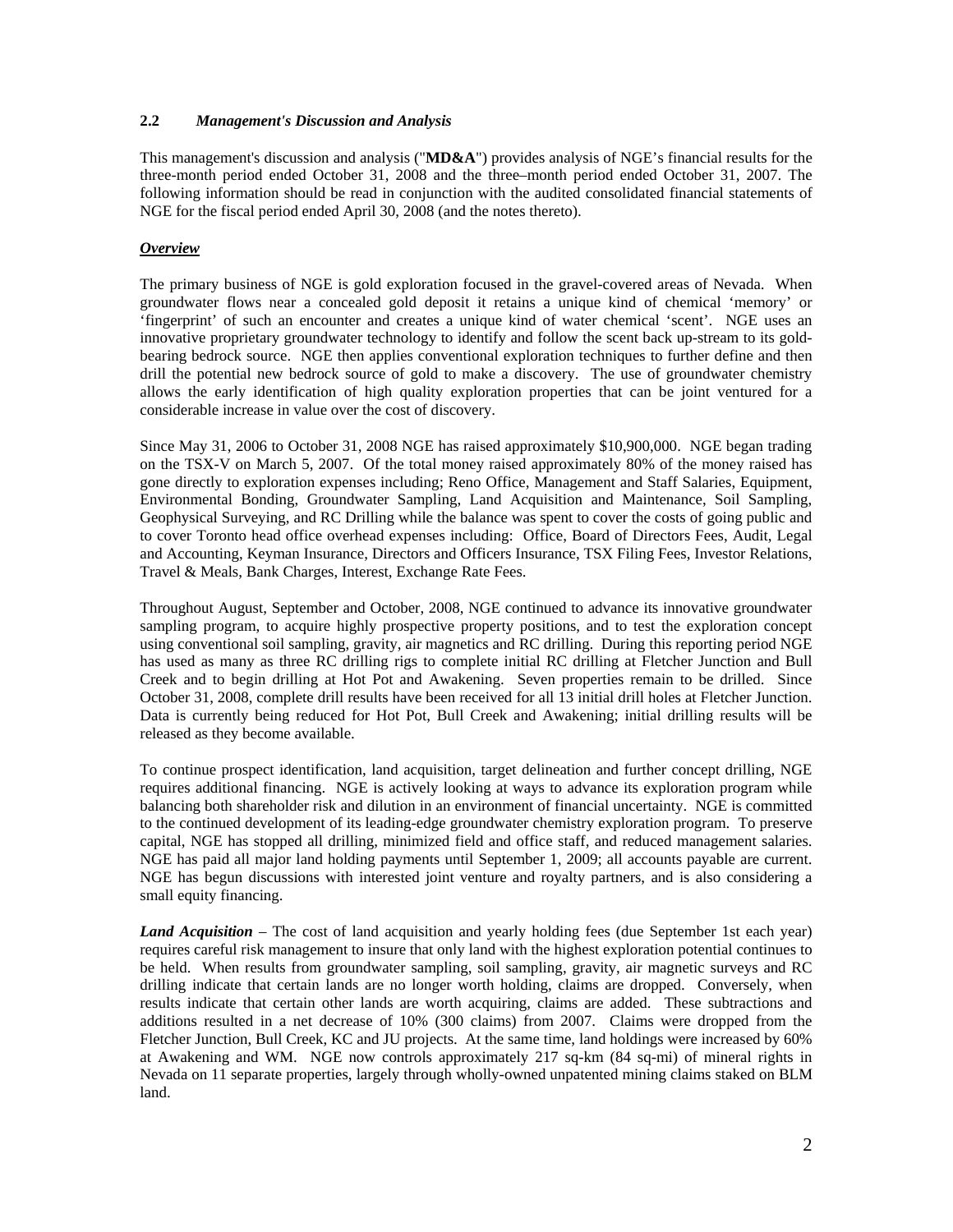|               | <b>Project Name</b><br>No. Claims / No. Private Hectares |                               | Total Km <sup>2</sup> |
|---------------|----------------------------------------------------------|-------------------------------|-----------------------|
|               | <b>Fletcher Junction</b>                                 | 168 claims / 0 hectares       | 13.6                  |
| 2             | Hot Pot                                                  | 6 claims / 880 hectares       | 9.3                   |
| $\mathcal{R}$ | <b>Bull Creek</b>                                        | 271 claims / 0 hectares       | 21.9                  |
| 4             | Awakening                                                | 426 claims / 0 hectares       | 34.5                  |
| 5             | <b>SP</b>                                                | 197 claims / 940 hectares     | 25.3                  |
| 6             | WM                                                       | 90 claims / 0 hectares        | 7.3                   |
| 7             | <b>KC</b>                                                | 581 claims / 0 hectares       | 47.0                  |
| 8             | RP                                                       | 169 claims / 80 hectares      | 14.5                  |
| 9             | DU                                                       | 78 claims / 0 hectares        | 6.3                   |
| 10            | WF                                                       | 273 claims / 0 hectares       | 22.1                  |
| 11            | <b>JU</b>                                                | 192 claims / 0 hectares       | 15.5                  |
|               | <b>Totals</b>                                            | 2,451 claims / 1,900 hectares | $217.3 \text{ km}^2$  |

The Company has a 100% interest in the following properties:

Fletcher Junction and Hot Pot both carry a 1.25% NSR to Royal Gold Inc. and Hot Pot carries an additional 3.0% NSR to a private land holder. Since October 31, 2008 the Company has entered into a mineral lease at Awakening on a small group of claims that carries a 3.00% NSR and multi-party leases on small parcels of private land on the SP and RP properties that carry 2.0% NSR's. All BLM land holding costs have been paid through August 31, 2009. A total of \$400,000 will be due on September 1, 2009 to hold all claims on BLM land and to maintain all lease agreements.

*Risk Management Strategy* - NGE manages exploration risk by focusing exploration resources in specific, planned stages on each property. If the results from one stage are positive, then exploration funds are expended on the next stage. Most importantly, if at any stage the results are negative, then the property is dropped from further consideration. NGE's staged exploration greatly increases the odds of success by managing risk and assuring that good results move aggressively through the exploration pipeline; exploration resources are continually focused in the best places. Results for each of the following stages must be positive for NGE to continue to maintain a property position in its exploration portfolio:

- Proprietary reconnaissance water sampling of existing springs and water wells is used to first identify areas of higher-than-normal gold and trace-element water chemistry.
- Follow-up water sampling is then designed to confirm and define the area of higher-than-normal or 'anomalous' water chemistry.

These first steps are extremely important: they assure that all subsequent exploration expenditures are efficiently focused in areas large enough to contain significant new gold mineralization. NGE is the only exploration company in Nevada to consistently apply water sampling to verify the presence of gold in concealed geologic environments before committing significant additional exploration funds to otherwise essentially 'blind' or 'covered' exploration settings. When NGE identifies and verifies gold and traceelement concentrations in groundwater greater than certain specific amounts ('anomalous'), in more than one sample and over a large area, the inference is that as any scent becomes stronger closer to its source, the bedrock source of the gold and trace-elements in the water is: (1) relatively nearby, (2) relatively shallow, (3) 'oxidized' or relatively easy to mine and concentrate, and (4) relatively large.

Once NGE has identified a prospective exploration target using initial groundwater sampling, NGE advances the target through the following exploration stages:

• NGE first uses direct-push drilling technology to further delineate the area of unusual water chemistry. Proprietary hydroprobe sampling techniques allow NGE to place sample holes in a regular manner between existing springs and water wells to develop the water chemistry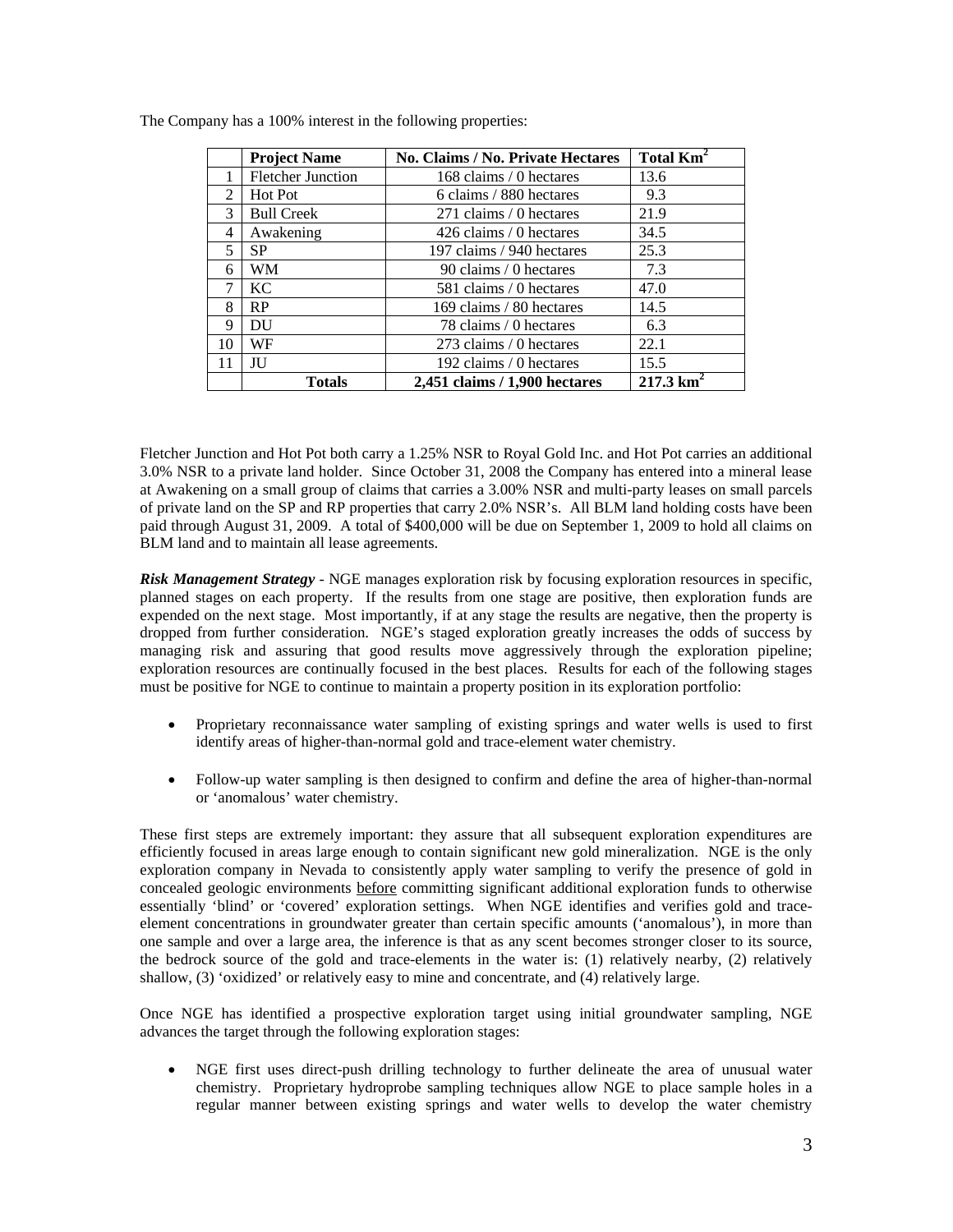'fingerprint' of the target property. This stage requires permitting with the BLM and the filing of a reclamation bond to assure that any environmental disturbance will be properly reclaimed.

- NGE acquires the mineral rights covering the area of further exploration interest to assure that NGE will own the rights to any gold deposit that might be discovered. If the area of exploration interest is on BLM land, mineral claims are located, staked, filed and maintained with the county and federal authorities. If the area of interest lies on private land, NGE completes a title search to verify mineral title ownership, then negotiates a mineral agreement with the owner to provide NGE with sufficient ownership to justify the risk of continued exploration.
- NGE completes detailed soil sampling across the area of unusual water chemistry to detect the possible vertical migration of gold and trace-elements from the underlying bedrock into the soils above, which is used to further focus RC drilling.
- NGE uses detailed gravity geophysics to provide valuable information about the depth to bedrock across the property. Furthermore, gravity data can suggest areas of strong changes in the relief of the underlying bedrock, which can be indicative of underlying fault zones that often control the location of gold deposits.
- NGE uses detailed air magnetic geophysics to provide information on the types of rocks, fault zones and hydrothermal alteration that accompany potential large gold deposits.
- On properties that successfully pass through all the above exploration stages, NGE uses Reverse Circulation (RC) drilling to test for: (1) shallow bedrock ( $\lt$  1,000ft beneath the surface), (2) bedrock that has been altered by hot water (hydrothermal fluids), (3) concentrations of gold and associated trace-elements in higher-than-normal (anomalous) amounts in bedrock, (4) over an area large enough to contain gold in bedrock in potentially economic concentrations.

During this reporting period NGE has completed exploration work on six properties. Results received to date confirm that NGE's water chemistry exploration program has identified new areas of potential gold mineralization that justify additional exploration expenditures.

*Fletcher Junction* – On December 18, 2008, NGE announced completion of phase I RC drill testing of its Fletcher Junction property and presented detailed results demonstrating how NGE used groundwater chemistry to discover a new, gold-bearing hydrothermal system in a covered bedrock setting. All nine wide-spaced drill holes completed to target depth encountered altered bedrock containing anomalous gold and gold-associated trace elements. NGE management believes the first phase drilling results at Fletcher Junction justify a larger, phase II drilling program specifically designed to test the vertical fault zones believed to contain ore-grade gold mineralization that source the anomalous gold in groundwater, alluvium, quartz-boulders and bedrock at Fletcher Junction. These results add value to NGE's ten other projects identified using the same groundwater chemistry exploration technology and establish NGE as a source of quality exploration projects for potential Joint Venture partners.

*Bull Creek* - On June 27, 2008, NGE announced commencement of phase I RC drilling at its Bull Creek project. Eighteen wide-spaced RC drill holes have been completed and submitted for analysis. Several holes intersected shallow, hydrothermally-altered bedrock containing anomalous gold and trace-element chemistry. Analytical results for all drill holes combined with surface sampling and geophysical results are currently being reduced and will be released as completed.

*Hot Pot* - On July 14, 2008, NGE announced commencement of phase II RC drilling at its Hot Pot property. Ten holes have been completed and samples submitted for analysis. Analytical results for all drill holes combined with surface sampling and geophysical results are currently being reduced and will be released as completed.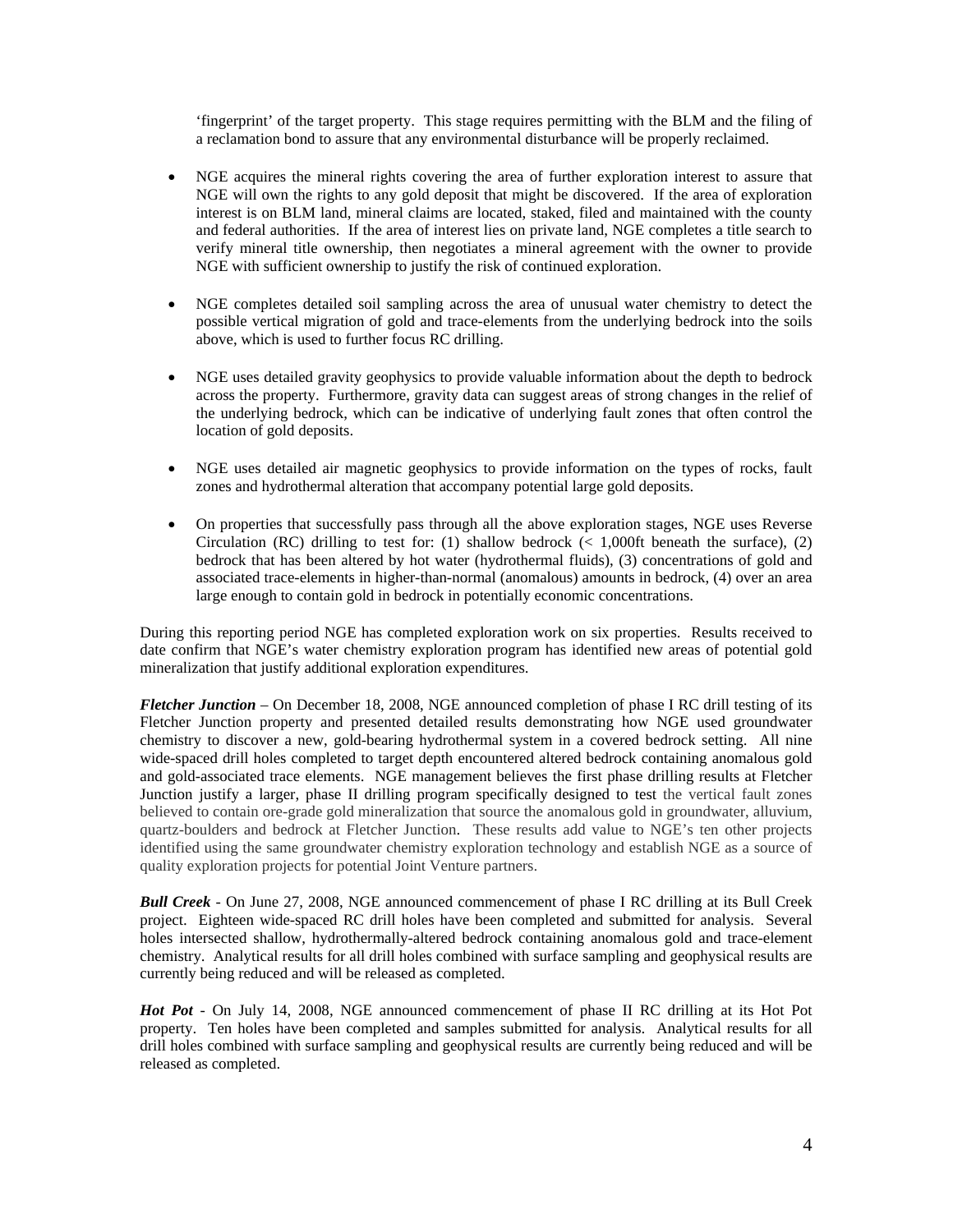*Awakening* - On August 18, 2008, NGE announced commencement of phase I RC drilling at its Awakening property. Seven holes were drilled, but none were completed to target depth. Drilling has been suspended due to difficult ground conditions pending the availability of different drilling equipment. Analytical results for all drill holes, combined with surface sampling and geophysical results, are currently being reduced and will be released as completed.

*Current Market Conditions* – During 2007 and 2008, investment in exploration, development and mining activities in Nevada increased dramatically. This activity created an economic environment where increased demand for experienced drillers and drilling equipment resulted in substantially increased costs for drilling contracts. Drilling crews lacking experience with the variable ground conditions encountered during drilling, the spike in the cost of diesel fuel and increased labor costs due to long hours of overtime further added to unexpected and highly variable exploration costs. In addition, analytical laboratories had difficulty in dealing with the surge in exploration activity and analytical results were delayed throughout the industry. In spite of the challenging market environment, NGE has acquired mineral rights on eleven properties; completed water sampling, soil sampling, geophysical surveying, permitting and bonding on eight properties; completed initial concept drilling at two properties and started drilling at two more - all with encouraging results. To continue prospect identification, land acquisition, target delineation and further concept drilling, NGE requires additional financing.

Through the changing market conditions, management has remained committed to a thorough and careful review of all mineral ownership and geotechnical data. Very positive results from soil sampling, detailed gravity and air magnetic surveys over one project resulted in a decision to extend the same coverage to all properties and add value incrementally to each, rather than focus solely on drilling water chemistry anomalies alone. Positive visual results from early drill holes and the expectation that drilling problems were being solved led to a decision to increase permitting activity to be sure that permitting delays did not become yet another challenge. Additional holes were added at Bull Creek based upon encouraging visual results. Confirmation from initial analytical results at Fletcher Junction that water chemistry was indeed identifying new, untested gold-bearing geologic environments in covered bedrock settings encouraged management to acquire an eleventh property position. Finally, in an effort to solve recurring drilling problems and bring costs under control, management decided to purchase its own specialized RC drilling equipment. All of these decisions were made with the expectation that positive results justified an aggressive positioning of resources to take full advantage of a successful proof-of-concept with the expectation that additional funding at reasonable costs would be available based upon continuing positive results.

The exploration industry changed dramatically in September, 2008, when share prices for all Nevadafocused, exploration companies plummeted as fund managers liquidated share positions to preserve cash during unprecedented changes in the financial markets. NGE management was advised that further capital resources for exploration will be extremely scarce into the foreseeable future. In response, management did not hesitate to respond to the new challenge by preserving capital to assure survival of the exploration concept and acquired property positions. All drilling activity has stopped; all water sampling and drilling equipment has been serviced, re-supplied and stands ready for re-start as conditions improve; all BLM land payments have been made through September 1, 2009; all accounts payable have been paid; field and office staff have been minimized and management salaries reduced. The reduction in exploration activities has allowed the analytical results to catch up with drilling to ensure continuous improvement of drill hole targeting. In addition, internal systems including accounting, budgeting, data management and human resource are being reviewed to lower costs and further increase productivity. With additional funding, NGE is well positioned to continue its exploration program with improved efficiency and without delay.

Results to date have been encouraging and Management believes that NGE has created significant value with its water chemistry exploration program and eleven properties. However, given the prevailing market conditions, it is prudent for NGE to reevaluate its strategy of using NGE funds to complete drilling at its properties. NGE has begun discussions with interested royalty and joint venture partners, and is also considering a small equity financing.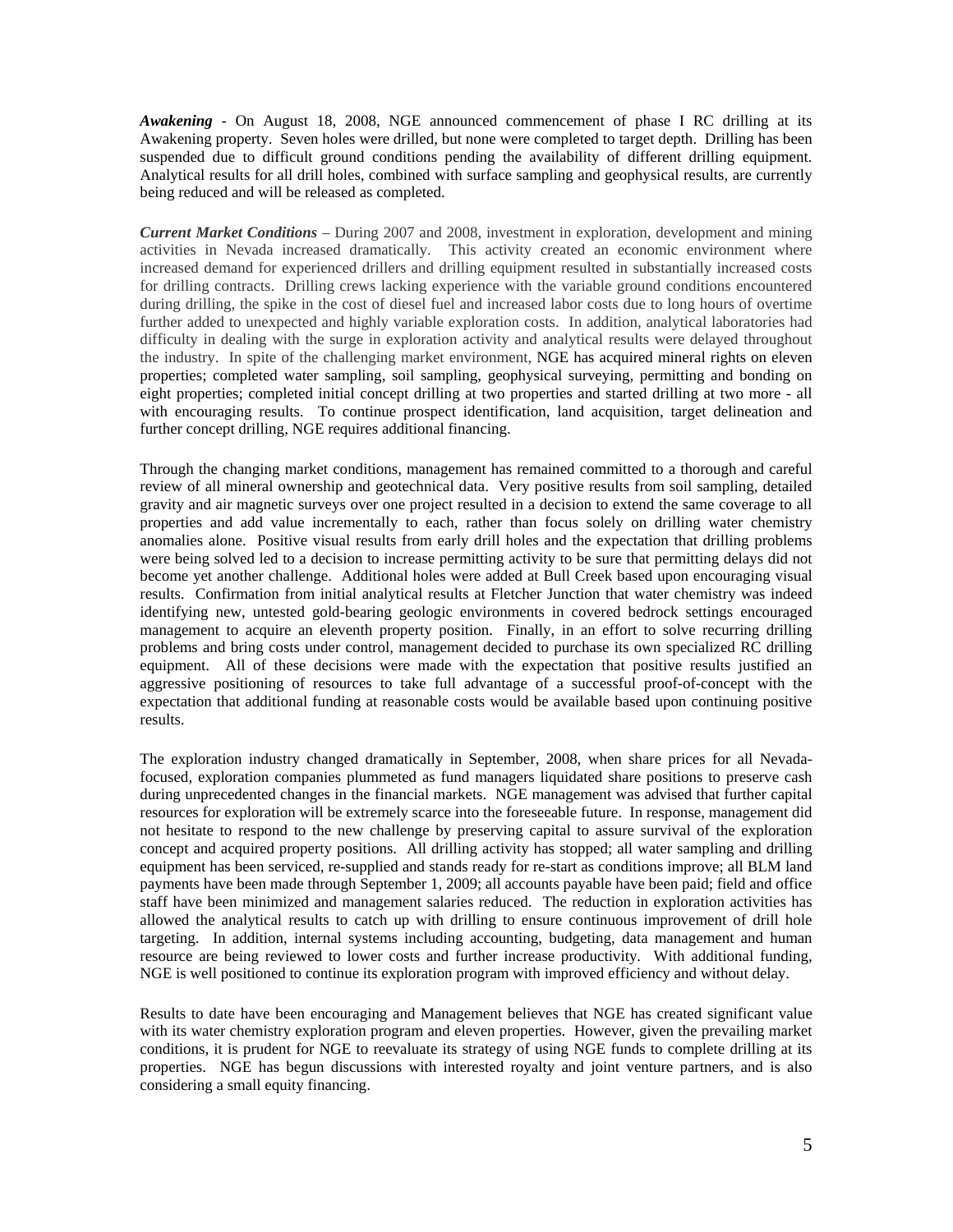To continue to advance its exploration strategy, NGE will need to access additional capital in a difficult funding environment. To be sure, uncertainties overhanging the recent changes in the political and financial environment all increase the risk to any continued investment in exploration. However, the demand for gold remains strong and NGE's results to date suggest that NGE and its water chemistry exploration program is perhaps better positioned than others to lead the way to the next series of discoveries in Nevada.

## *Summary of Quarterly results*

The following table sets out selected unaudited financial information, presented in Canadian dollars and prepared in accordance with generally accepted accounting principles in Canada, for each of the last eight quarters ended October 31, 2008. The information contained herein is drawn from interim financial statements of the Company for each of the aforementioned eight quarters.

| Year                   | 2008       | 2008      | 2008       | 2008          |
|------------------------|------------|-----------|------------|---------------|
| <b>Ending</b>          | October 31 | July 31   | April 30   | <b>Jan 31</b> |
| Revenue                | 23,036     | 4,533     | 99,824     |               |
| <b>Working Capital</b> | 400,536    | 1,401,806 | 2,742,917  | 2,637,733     |
| Expenses               | 855,707    | 573,602   | 1,069,462  | 579,798       |
| Net Loss               | (832, 671) | (569,069) | (969, 638) | (579,798)     |
| Net Loss (per Share)   | (0.01)     | (0.01)    | (0.01)     | (0.01)        |

| Year                   | 2007       | 2007       | 2007      | 2007          |
|------------------------|------------|------------|-----------|---------------|
| <b>Ending</b>          | October 31 | July 31    | April 30  | <b>Jan 31</b> |
| Revenue                | 3,642      | 1,037      | 3,516     | 10,121        |
| <b>Working Capital</b> | 2,879,032  | 3,060,914  | 3,580,269 | 2,833,237     |
| Expenses               | 566,821    | 497,122    | 490,501   | 215,035       |
| Net Loss               | (563, 179) | (496, 135) | (486,985) | (204, 914)    |
| Net Loss (per Share)   | (0.01)     | (0.01)     | (0.02)    | (0.00)        |

## *Results of Operations*

#### Revenue

NGE has not generated any significant revenues in its past fiscal years with the exception of some interest income earned on investments placed with financial institutions for guaranteed certificates. The Company continues to expend its resources searching for properties that may contain results allowing the Company to setup mining operations and extract enough gold to be profitable. NGE will now reduce its spending on the properties it hold rights to and will increase its search for additional funding.

## Operating Expenses

In the period ended October 31, 2008, NGE's general and administrative expenses increased by \$269,492 over October 31, 2007. Significant increases have incurred in salaries, office and amortization while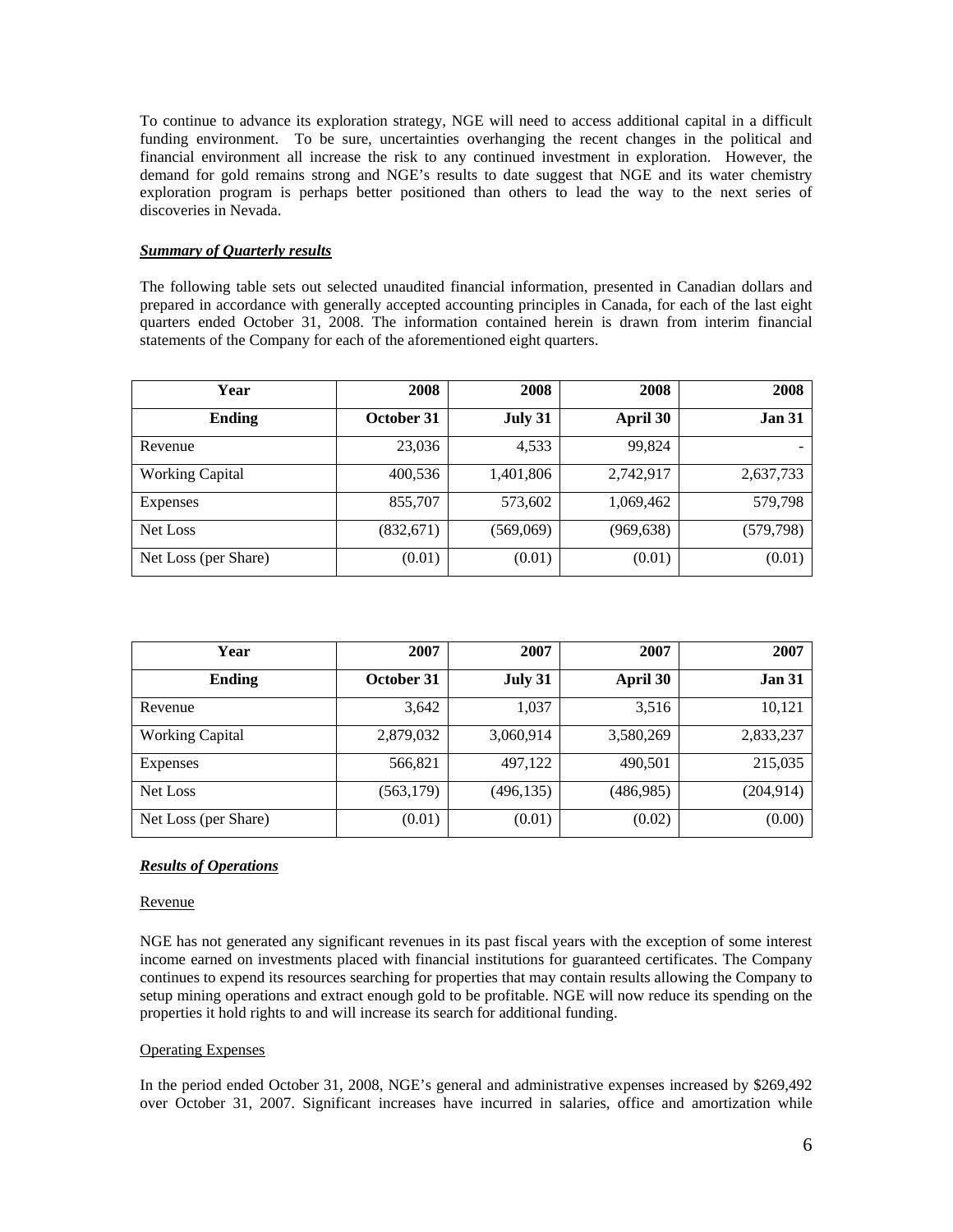professional fees, consulting and investor relations, and travel have all decreased. One of the largest single costs was for stock grants to consultants, directors and employees in the period. The total stock-based expense was \$225,990, while in 2007 this amount was \$205,251. This increase was driven by grants to consultants, directors and employees during the year. Salaries have risen from \$84,184 in 2007 to \$251,391 in 2008. In the three month period ended October 31, 2007 the Company had just 7 employees in total. In 2008 the Company had total of 12 employees but during the three month period ended October 31, 2008 this number was being reduced as the Company acted swiftly to preserve its capital when the markets became unfavorable and cash preservation was a priority. The Company is now down to 3 employees as of October 31, 2008 with salaries for the remaining management employees being reduced by 50%. Rent costs increased in the 2008 period as the Company moved location in December 2007 to an office with over 8000 sq. ft of space as the Company was growing rapidly. However, the Company has recognized the need to preserve cash due to the problematic economy and to that end is actively looking to rent out part of its premises to help reduce its rental costs even further. Amortization costs have increased as NGE has increased its capital asset base by  $$329,622$   $($353,397 - 2007$  vs.  $$683,019 - 2008$ ). Office expense has risen due to the increased size of operations for the three month period ended October 31, 2008. Professional fees, consulting and investor relations costs decreased by \$16,243. Legal fees have decreased to \$26,893 in 2008 from \$47,585 in 2007. Accounting fees have increased by \$11,550 over the same period in 2007 and investor relations costs amounted to  $$21,000$  ( $$25,479 - 2007$ ). Insurance costs, including D&O insurance (Director's and Officers) have risen by \$16,199 over 2007. Total insurance costs including D&O, liability and property and equipment amounted to \$23,189 in the three month period ending October 31, 2008 (\$6,989 – 2007). The Company has gone line by line through its expenses and reduced or even cut entirely expenses that have been deem unnecessary at this time. It's goal is to preserve as much cash as possible while looking to raise capital to further its exploration program.

#### **Amortization**

Amortization costs were \$39,322 for the period ended October 31, 2008, compared to \$8,777 for the three month period ended October 31, 2007. The increase in amortization results from an increased asset purchases during the prior year and the first quarter of 2009 which included the purchase of a RC drill rig.

#### **Assets**

Total assets have increased from \$5,285,908 as at October 31, 2007 to \$7,085,974 as at October 31, 2008. This increase in assets of \$1,800,066 is a result of the Company's policy of capitalizing costs associated with exploration of its property portfolio. NGE has increased its mineral properties from \$1,736,064 at October 31, 2007 to \$5,329,924 at October 31, 2008. This increase is solely due to the fact that the Company has been working on its Phase 1 drill program since November 2007 while in the prior year the Company was focused on target generation which was not as costly as the drilling program. NGE has 12 properties in its land portfolio and has now completed Phase 1 drilling on 2 of these while drilling continues on 2 others. Deposits for land reclamation have also increased as the Company in conjunction with its exploration work has had to post reclamation bonds with the State of Nevada to ensure that cleanup work on the properties will be carried out once NGE vacates the land.

#### *Liquidity and Capital Resources*

#### **Liquidity**

As at October 31, 2008 NGE had cash and term deposits amounting to \$414,296 and \$3,314,860 as at October 31, 2007. NGE now has completed one years worth of work of its Phase I RC drill program. As of October 31, 2008 the Company, recognizing the need to preserve cash in these uncertain times has shut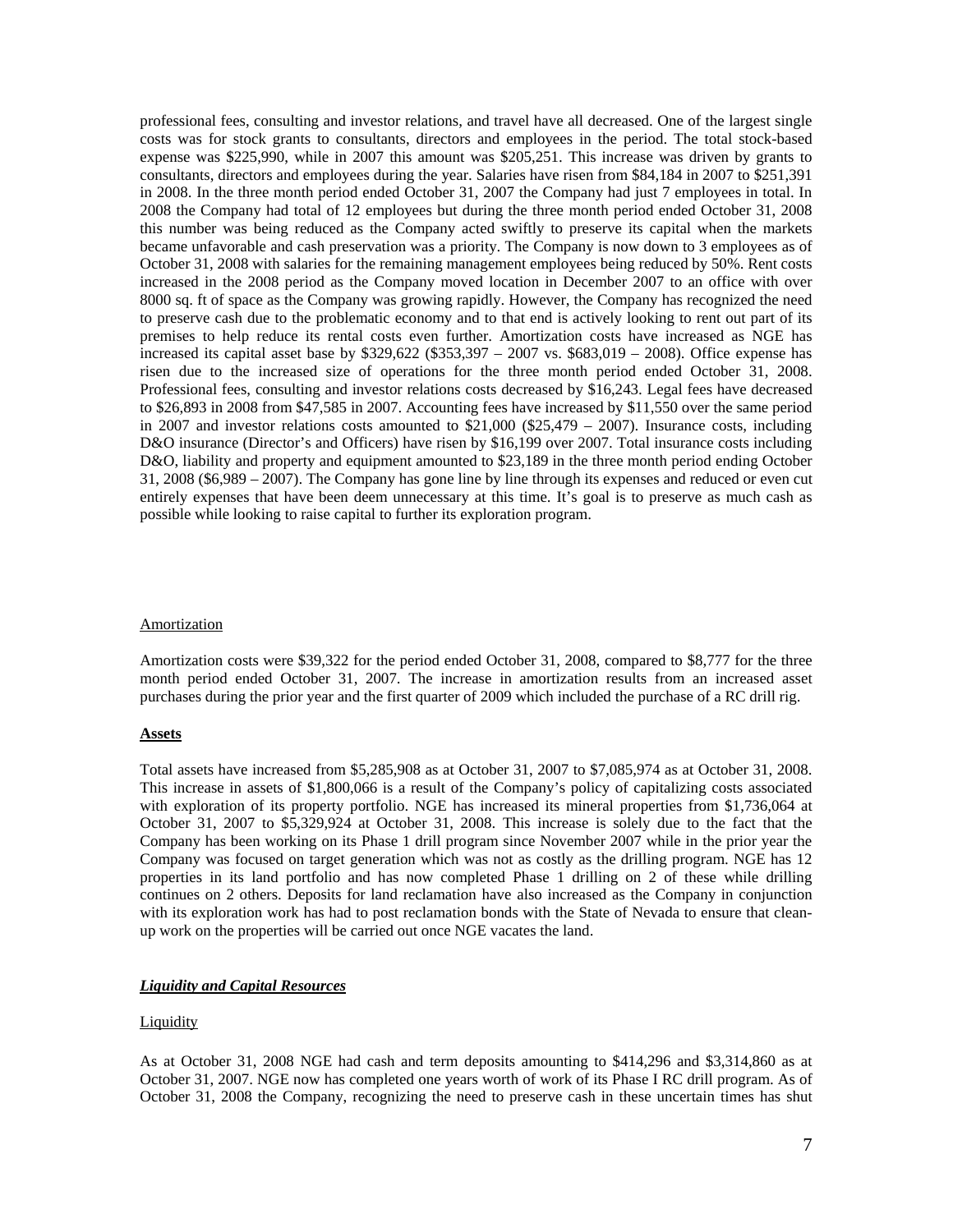down its drill program and scaled back on expenses including a reduction in employees and salary reductions for the remaining management team. The Company is well situated now with enough money to pay off its remaining accounts payables that any new capital raised would go straight into drilling further targets and not just be used for operating expenses.

Management expects to finance future operations and growth through the use of (i) issuance of debt and equity securities; (ii) banking and other loan facilities; (iii) the sale of assets and (iv) possible joint venture partnerships.

The Company had working capital of \$400,536 at October 31, 2008 while at October 31, 2007 it had \$2,409,638 in working capital. The decrease in working capital is due to the Company having completed 12 months of its Phase 1 drill program with higher than expected costs for fuel for the drill rigs and longer than expected time frames for the completion of drill targets down to the required depths for good core samples.

## *Capital Expenditures*

In the three month period ended October 31, 2008 NGE invested a total of \$57,816 in capital assets compared to \$16,423 for the three month period ended October 31, 2007. The increase in capital expenditures in 2008 is due to NGE now being fully focused on its drilling program and having to consistently purchase additional equipment as a result of this.

## *Long Term Debt and Other Long Term Commitments*

The Company has long term debt at October 31, 2008 consisting of loans for vehicles amounting to \$135,075 of which \$31,096 relates to the current portion. Principal payments for the next five years are as follows: 2009 - \$31,096, 2010 - \$31,803, 2011 - \$27,815, 2012 - \$19,002 and 2013 - \$15,777. The Company entered into a ten year lease agreement with Julian Tomera Ranches, Inc., covering approximately 2,225 acres of land in Humboldt County, Nevada. The lease gives the Company mining rights to the property for the period. Pursuant to the terms of the lease the Company has paid a total of \$84,981 up to 2007. Starting in 2008, the Company will pay \$22,200 per year. The agreement also calls for the Company to pay Tomera a royalty of 3% Net Smelter Returns from production, if any, on the land covered by this lease. The Company is also obligated to pay Royal Gold Corporation (formerly Battle Mountain Gold Exploration Corp) a royalty of 1.25% of Net Smelter Returns from production of the "HP" and "FJ" properties.

## *Off Balance Sheet Arrangements*

As at October 31, 2008, NGE had no off balance sheet arrangements such as guaranteed contracts, contingent interests in assets transferred to an entity, derivative instrument obligations or any instruments that could trigger financing, market or credit risk to NGE.

## *Transactions with Related Parties*

- 1. Legal fees of \$26,893 (2007 \$57,585), were paid to firms whose partners are directors of the Company.
- 2. As at October 31, 2008, loans receivable include an amount of \$186,378 receivable from two officers of the Company.